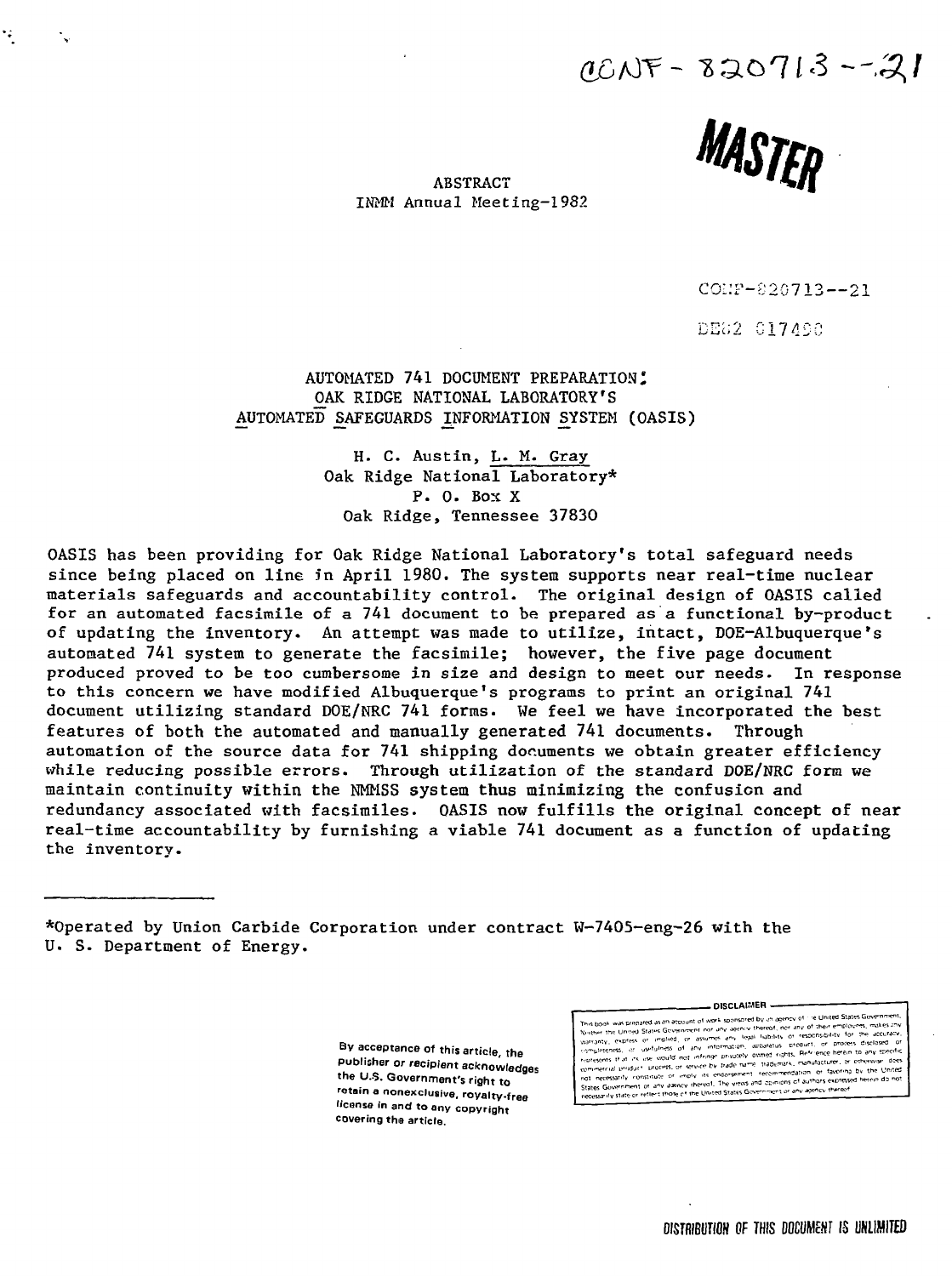#### ABSTRACT

OASIS has been providing for Oak Ridge National Laboratory's total safeguard needs since being placed on line in April 1980. The system supports near real-time nuclear materials safeguards and accountability control. The original design of OASIS called for an automated facsimile of a 741 document to be prepared as a functional by-product of updating the inventory. An attempt was made to utilize, intact, DOE-Albuquerque's automated 741 system to generate the facsimile; however, the five page document produced proved to be too cumbersome in size and design to meet our needs. In response to this concern we have modified Albuquerque's programs to print an original 741 document utilizing standard DOE/NRC 741 forms. We feel we have incorporated the best features of both the automated and manually generated 741 documents. Through automation of the source data for 741 shipping documents we obtain greater efficiency while reducing possible errors. Through utilization of the stanlard DOE/NRC form we maintain continuity within the NMMSS system thus minimizing the confusion and redundancy associated with facsimiles. OASIS now fulfills the original concept of near real-time accountability by furnishing a viable 741 document as a function of updating the inventory.

### **SUMMARY**

### INTRODUCTION

The prime objective of OASIS is to provide effective, efficient, accurate, and timely user-oriented output. OASIS currently furnishes information for all of ORNL's safeguard information needs including accountability, materials management, NMMSS, criticality, safety, and physical security. With the introduction of automated 741 and 740 data, the method for providing NMMSS output has improved dramatically.

OASIS now generates a 741 document printed on standard, non-perforated 741 DOE/NRC forms and a 740 data tape. Thus, the accuracy and timeliness of this output, which is crucial in nuclear material safeguard control, is further enhanced. The efficiency of a centralized system such as OASIS is evident in this latest achievement by being able to provide NMMSS output utilizing data maintained in existing files. Also, our costs were minimized through utilization of DOE-Albuquerque's automated 741 system. Lastly, our automated 741 package can provide you an opportunity to obtain automated NMMSS output capability at a minimum investment of time and resources.

## OASIS HARDWARE AND SOFTWARE

OASIS is based on a DEC 11/34 central processor with memory capacity of 256 thousand characters. Permanent storage consists of an industry compatible tape drive and two disk storage devices with a total capacity of 56 million characters. Peripheral devices include a 300 lines/minute printer, 2 hard copy terminals, and 8 video terminals.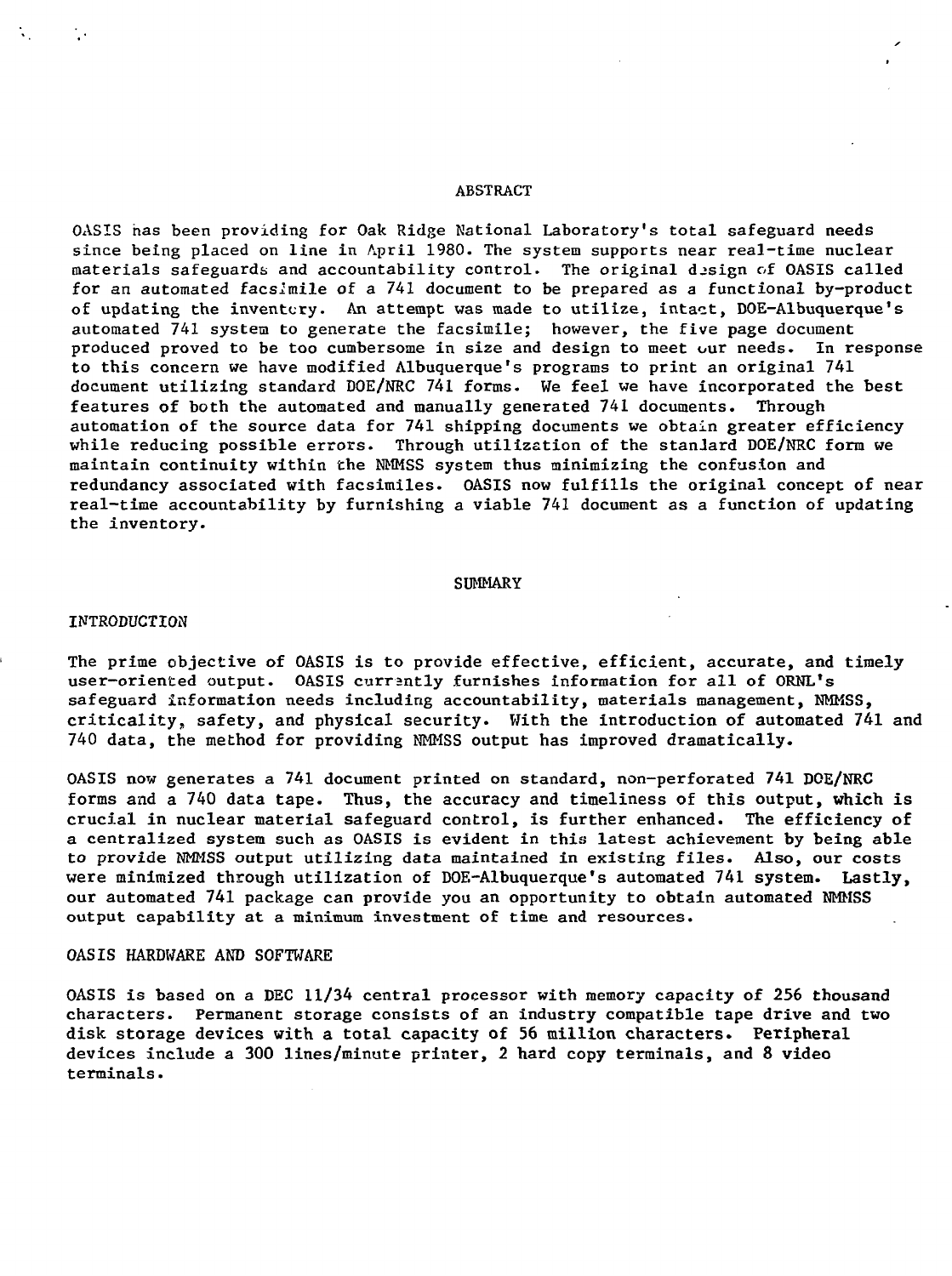The vendor supplied operating system is Resource Sharing Time Sharing/Extended (RSTS/E) designed to execute user tasks in a "round robin" time slicing scheme. Processor response is such that competition for resources is transparent to the user. The application was implemented as a structural design using the industry standard Common Business Oriented Language (COBOL). The data structure supports direct access of data items. Communications to and from terminals are handled directly by each computer program while task execution is controlled  $\mathbb{H}^n$  "menu" selections.

OVERVIEW OF OASIS DESIGN

The OASIS system design has been developed with emphasis on user needs while simplifying operations. Specific system design emphasis was placed on modularity, generality, response, human engineering, system security, and auditability.

Particular attention was placed on providing for present end future automation to the maximum extent envisioned. We wanted the system to incorporate all features to permit each transaction to be processed as it occurred as near real-time as possible, including automated DOE 741 documents and 740 report data, with timely and accurate response to any sensitive situation.

The system is menu driven, that is task execution is controlled by menu selections. A tailored menu is presented to each group of terminals as part of the daily start-up procedure thus minimizing the need for computer knowledge. A selection from the menu provides subsequent questions necessary to execute the desired function.

A review of OASIS's method of input, the scope and depth of the data, and the usefulness of output will highlight the system attributes (see Exhibit A) .

OASIS 741 MODULE

The OASIS 741 module (see Exhibit B) consists of ORNL's nuclear material inventory and transaction files, OASIS 741 interface, and a modified version of DOE-Albuquerque's automated 741 system. The interface programs read pertinent data that is available within OASIS's inventory and transaction files, selectively adds relative data, and prompts the user for any changes or additional information required. The modified automated 741 system performs additional edits, sorts and adds additional relative data, writes the 740 data, and prints the 741 document.

Nuclear Material Inventory and Transaction Files

ORNL nuclear material control policy is to prepare a copy of the 741 document to use as a packing slip. This practice provides timely information to receivers which minimizes questions and ensures that no nuclear material is shipped without proper authorization.

 $-2-$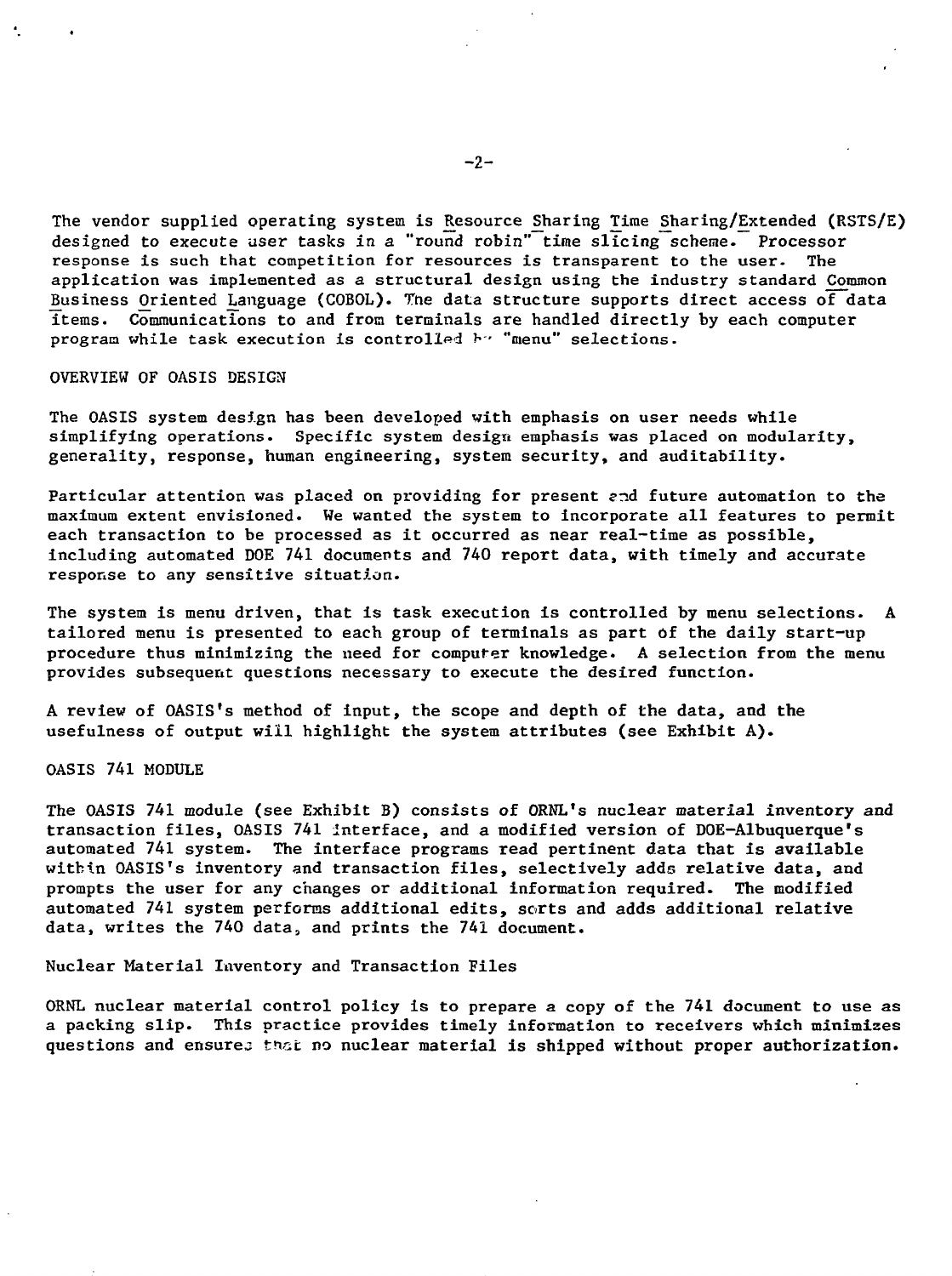From a system's standpoint, this policy adds additional complexity since the 741 document must be prepared in advance of actual shipment. That is, the 741 document would need to be printed before our inventory is adjusted and 740 data transmitted. In order to accommodate for this requirement, two sources are required to ooiain line item data for document preparation. The inventory file provides line item data prior to shipments. The transaction file furnishes line item data for other reportable transactions (i.e. burnup, decay, gains, losses, etc.).

OASIS 741 Interface

The interface program reads shipping data from the nuclear material inventory fi'e. The program then adds additional known factors such as shipper RIS, shipper's address, etc., and formats the data for entry into the automated 741 system. Other reportable transactions are read from the transaction file. The interface program selects, sorts, and summarizes compatable line items and transactions to minimize the number of documents. We found most nuclear material transactions to be routine and repetitive in nature which makes them readily adaptable for automation.

Modified Automated 741 System

The automated 741 system accepts data that has been formated for the system by the OASIS 741 interface. Additional information such as the receiving RIS address is added at this point. All data then goes through a series of comprehensive logic and syntax checks. If the transaction passes all tests, a 741 document is printed and 740 data are prepared.

## SUMMARY

The OASIS 741 module, through utilization of available DOE software, was developed for less than \$16,000.

The automated 741/740 output supports a complete safeguards system and further emphasizes efforts placed on near real-time accountability. There is no visual dissimilarity between the OASIS prepared 741 document and a conventionally prepared document. The difference lies in the efficient and timely manner in which the automated 741 document is prepared. Also, the numerous logic and syntax checks made on the content improve the reliance which can be placed on 741/740 output.

In conclusion, we feel that our safeguards program at ORNL has been strengthened by the OASIS 741 module, that we have strengthened our program at a minimum cost by using the existing DOE-Albuquerque automated 741 system, and that we have a product which overcomes the stigma associated with automated 741 documents.

Nuclear Materials Accountability

L. M. Gray (615) 574-7024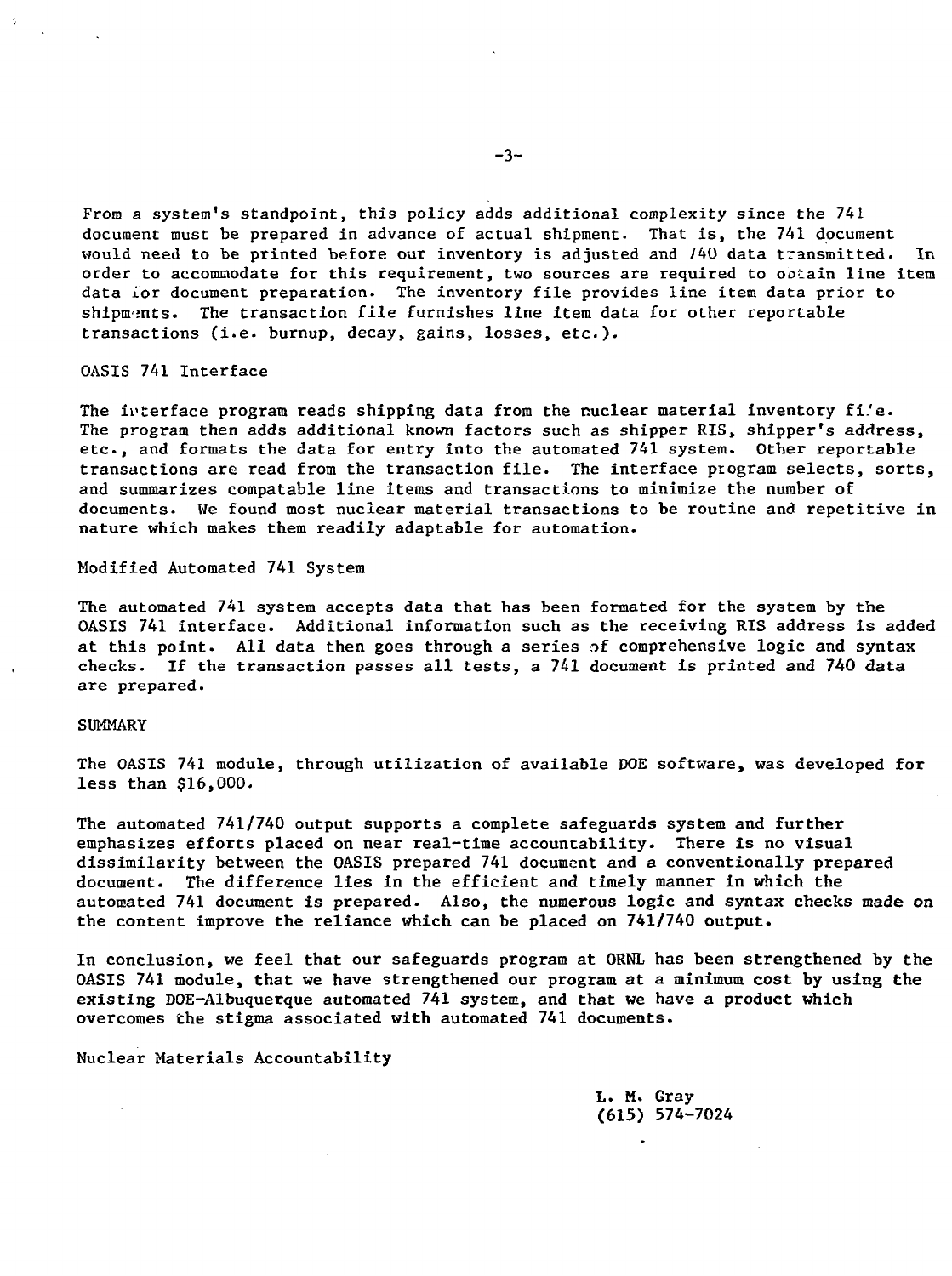$\ddot{\cdot}$ 

 $\lambda$ ÷,

# ORNL AUTOMATED SAFEGUARDS INFORMATION SYSTEM **DATA FLOW CHART**

f.

 $\overline{\mathcal{L}}$